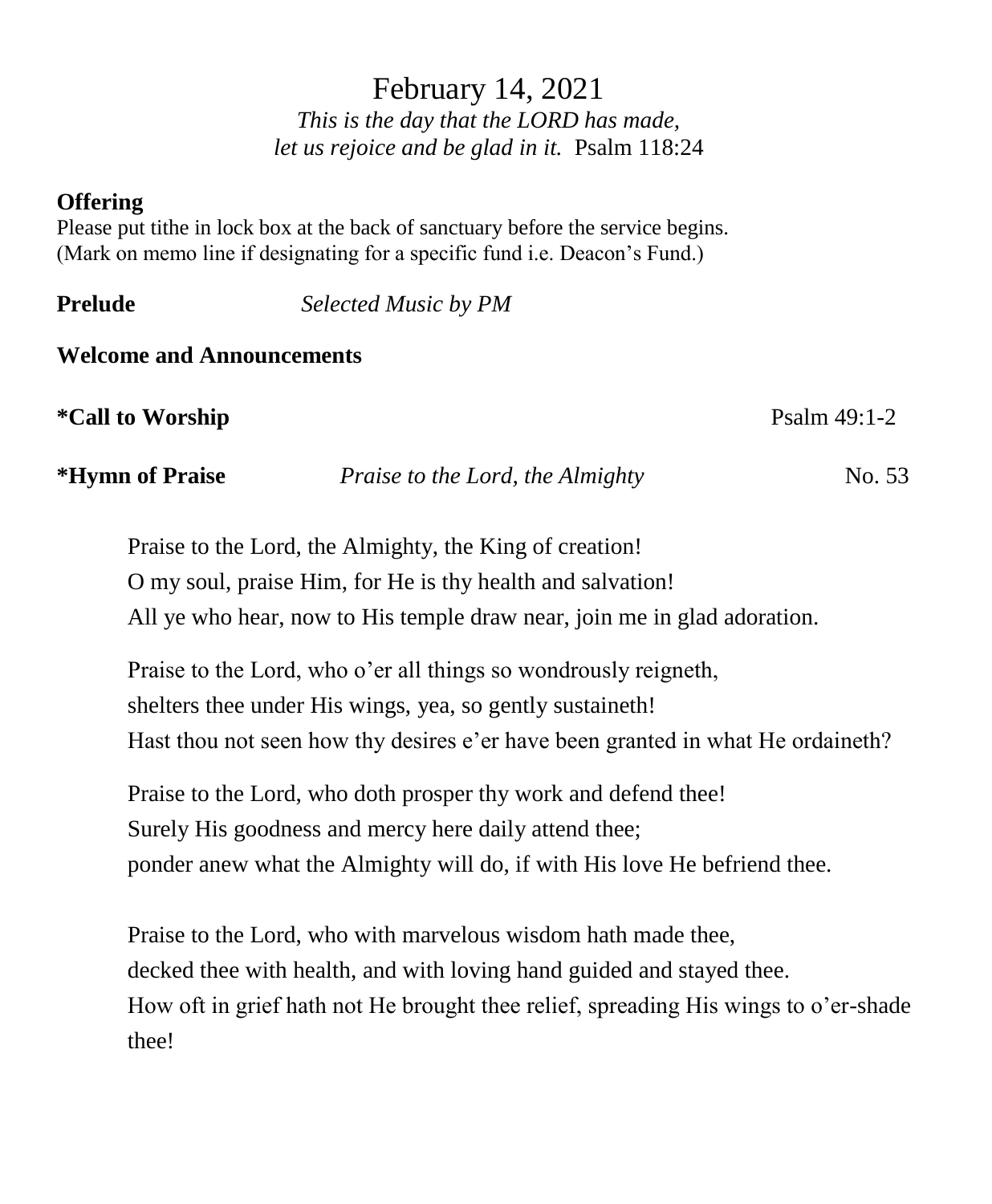Praise to the Lord! O let all that is in me adore Him! All that hath life and breath, come now with praises before Him! Let the amen sound from His people again; gladly fore'er we adore Him! Hymns from *Trinity Hymnal* used by permission of Great Commission Publications.

## **\*Prayer of Invocation**

### **Scripture Reading Exodus 14:1-18**

### **Prayer of Confession**

Heavenly Father, do what you must do to work true repentance in our hearts for our sins. We confess that we take our own sin far too lightly, that we are far too casual in our attitudes and thoughts about the sins that we commit daily. You are a God who is all holy, and who cannot have sin in your sight. We throw ourselves upon your great mercy and ask that you not cast us out of your sight, even though we deserve this. We thank you that in your love and mercy that you let our sin fall upon your only son, Jesus, and it was Him that was cast away, and not us. Father, forgive us of our sins, not because of what we have done or not done; forgive us because of what Jesus has done and not done. He fulfilled your Law perfectly on our behalf, all the while without sinning. We thank you for this gift of salvation and ask that you continue to help us sin less and less. For it's in Jesus name that we pray, Amen.

## Assurance of Pardoning Grace **Particle 19:5-9** Psalm 49:5-9

<sup>5</sup> Why should I fear when evil days come, when wicked deceivers surround me— <sup>6</sup> those who trust in their wealth and boast of their great riches? <sup>7</sup>No man can redeem the life of another or give to God a ransom for him— **<sup>8</sup>** the ransom for a life is costly, no payment is ever enough—<sup>9</sup> that he should live on forever and not see decay.

\***Hymn of Thanksgiving** *Whate'er My God Ordains Is Right*No. 108

Whate'er my God ordains is right: his holy will abideth; I will be still, whate'er he doth, and follow where he guideth. He is my God; though dark my road,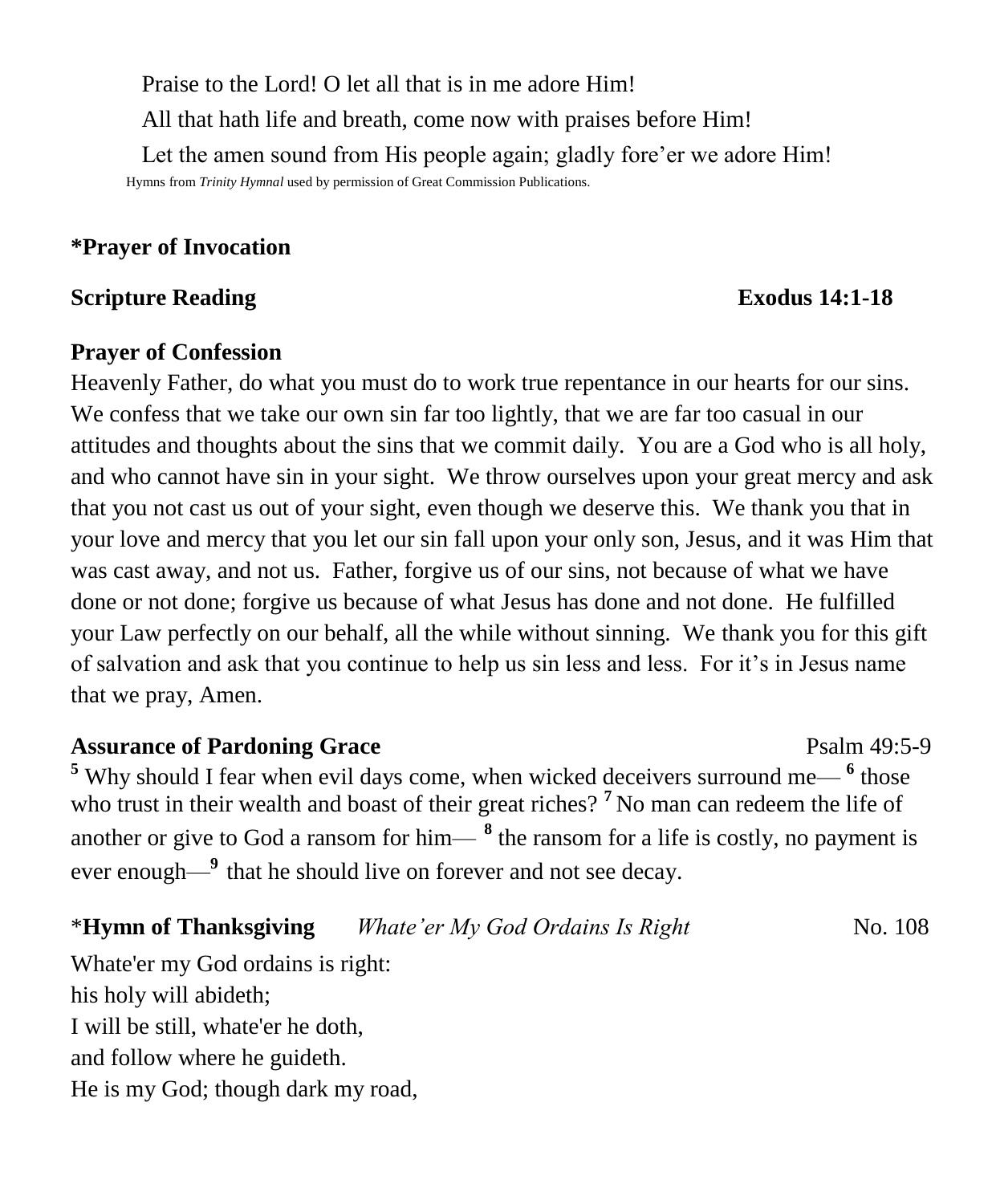he holds me that I shall not fall: wherefore to him I leave it all.

Whate'er my God ordains is right: he never will deceive me; he leads me by the proper path; I know he will not leave me. I take, content, what he hath sent; his hand can turn my griefs away, and patiently I wait his day.

Whate'er my God ordains is right: though now this cup, in drinking, may bitter seem to my faint heart, I take it, all unshrinking. My God is true; each morn anew sweet comfort yet shall fill my heart, and pain and sorrow shall depart.

Whate'er my God ordains is right: here shall my stand be taken; though sorrow, need, or death be mine, yet am I not forsaken. My Father's care is round me there; he holds me that I shall not fall: and so to him I leave it all. Hymns from *Trinity Hymnal* used by permission of Great Commission Publications.

### **Westminster Shorter Catechism 6-7**

Q6. How many persons are there in the godhead?

- A. **There are three persons in the Godhead; the Father, the Son, and the Holy Ghost; and these three are one God, the same in substance, equal in power and glory.**
- Q7. What are the decrees of God?
- A. **The decrees of God are his eternal purpose, according to the counsel of his will, whereby, for his own glory, he hath foreordained whatsoever comes to pass.**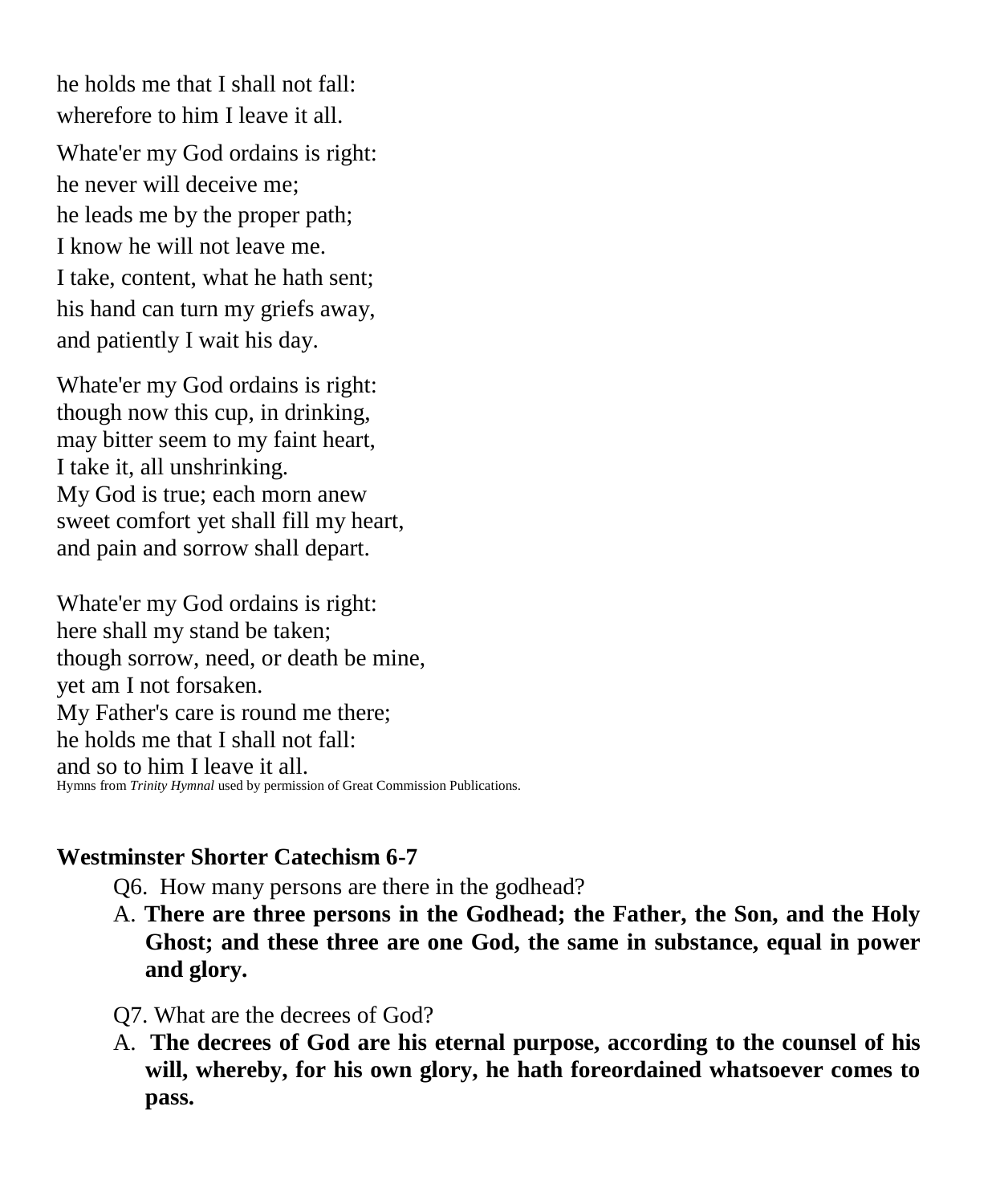**\*Hymn of Preparation** *The Power of the Cross*



Words and Music: Keith Getty and Stuart Townend; ©2005 Thankyou Music. All rights reserved. Reprinted with permission under CCLI #376630.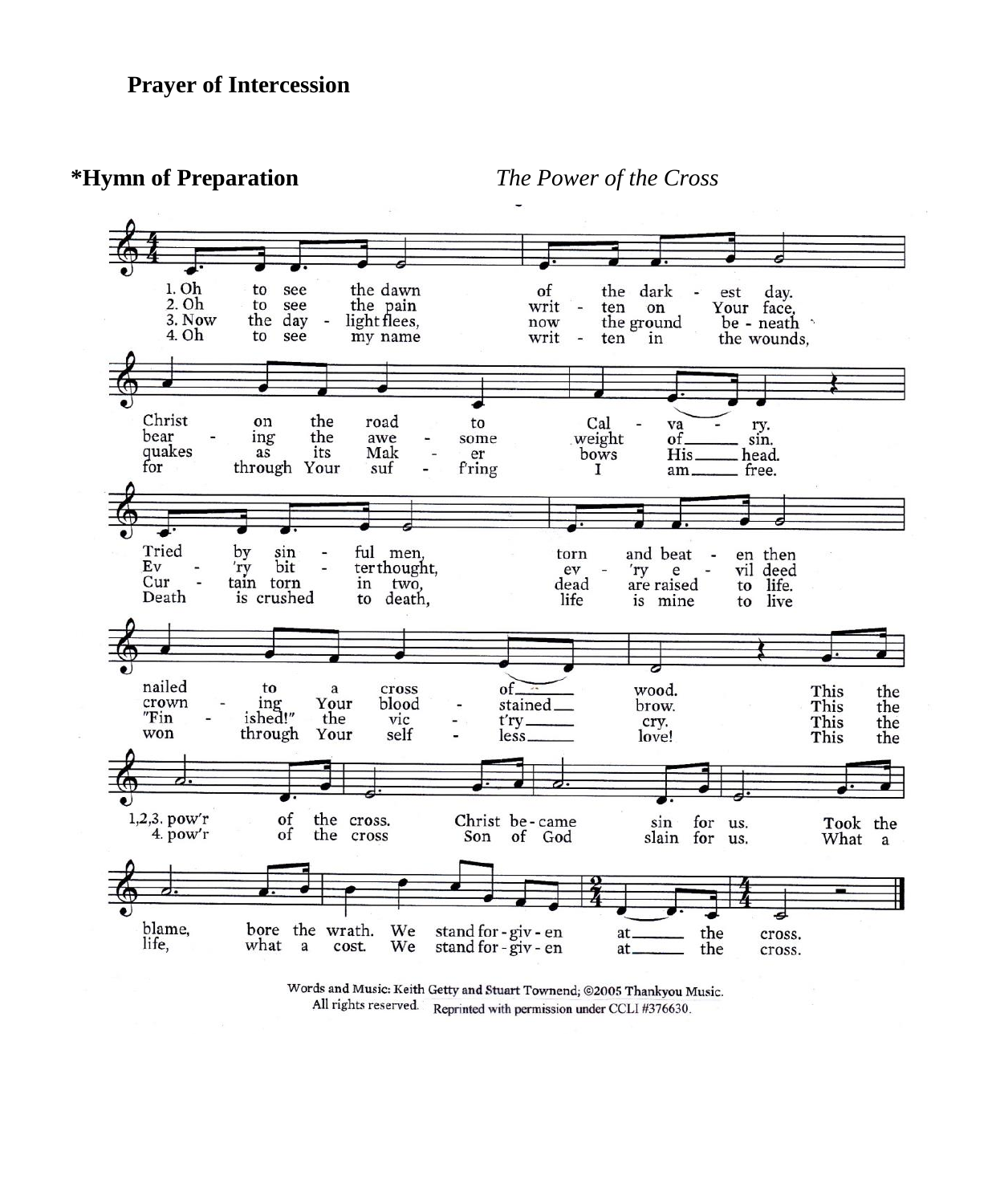- 1. Inheritance…v. 2, 11, Romans 8:14-17; Gal 3:23-29
	- a. Changed legal status
	- b. Abundant wealth…
	- c. Being well adjusted
- 2. Access…vv. 5-9
	- a. Love
		- i. Intimacy and confidence
	- b. Time…
	- c. Protection
- 3. Certainty…vv. 12-13
	- a. New identity…no longer a slave, but a son
	- b. The cross
	- c. Confidence

Questions:

- 1. How often do you pray? Day? Week? Month?
- 2. What hinders you from praying?
- 3. A lot of us are hindered by our past. How does knowing God as your father begin to heal past wounds?
- 4. How certain are you of the effectiveness of your prayers? Does prayer even really work? How does the opening petition of the Lord's Prayer, "Our Father…" give you confidence in prayer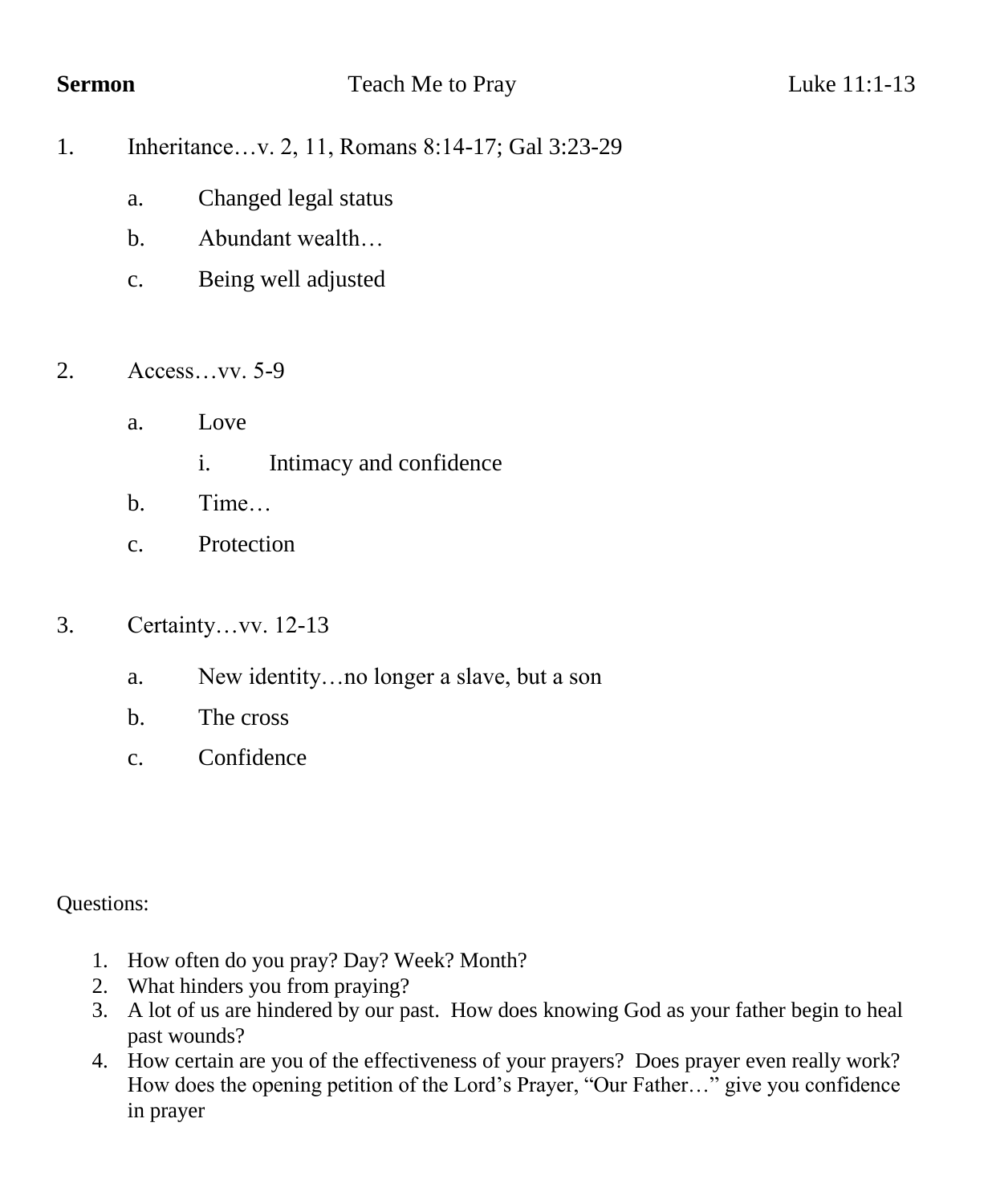Fairest Lord Jesus, Ruler of all nature, Son of God and Son of Man! Thee will I cherish, Thee will I honor, Thou, my soul's glory, joy, and crown.

Fair are the meadows, fair are the woodlands, robed in the blooming garb of spring: Jesus is fairer, Jesus is purer, who makes the woeful heart to sing.

Fair is the sunshine, fair is the moonlight, and all the twinkling, starry host: Jesus shines brighter, Jesus shines purer than all the angels heav'n can boast.

Beautiful Savior! Lord of the nations! Son of God and Son of Man! Glory and honor, praise, adoration, now and forevermore be Thine. Hymns from *Trinity Hymnal* used by permission of Great Commission Publications.

## **\*Benediction**

### **\*Gloria Patri** No. 735

Glory be to the Father, and to the Son, and to the Holy Ghost; as it was in the beginning, is now, and ever shall be, world without end. Amen, amen. Hymns from *Trinity Hymnal* used by permission of Great Commission Publications.

**\*Postlude** *Selected Music by PM*

**\* Congregation:** Please stand as able.

**\* \* \* \* \* \* \* \***

**Piano Paige Mecyssine Paige Mecyssine Intercessory Prayer** Bruce Hrivnak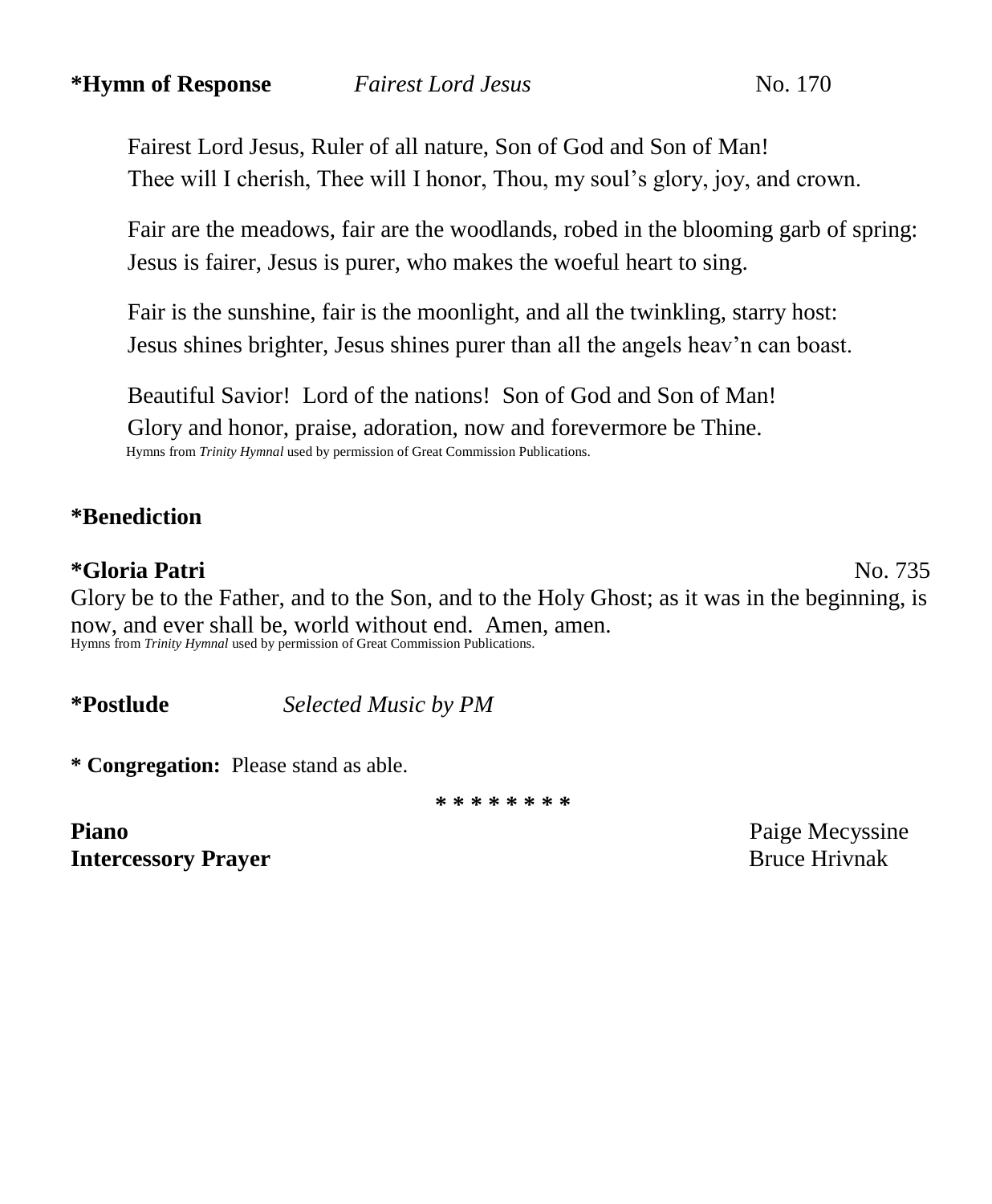# **Weekly Calendar**

| <b>DATE</b>        | TIME              | EVENT                                                    |  |  |  |
|--------------------|-------------------|----------------------------------------------------------|--|--|--|
| <b>SUN 2/14</b>    | 9:00 AM           | <b>Opening Exercises &amp; Sunday School</b>             |  |  |  |
|                    |                   | (New Members & Kingdom of God)                           |  |  |  |
|                    | 10:30 AM          | <b>Worship Service</b>                                   |  |  |  |
|                    |                   | (available YouTube & Facebook)                           |  |  |  |
| <b>MON 2/15</b>    | 6:30 PM           | Hrivnak-Lindborg Care Group (Zoom)                       |  |  |  |
| <b>WED 2/17</b>    | $9:30 \text{ AM}$ | <b>Women's Morning Bible Study (Meets at Church)</b>     |  |  |  |
| FRI 2/19- SAT 2/20 |                   | <b>MTW Missions Conference</b> (Free Online)             |  |  |  |
| <b>SAT 2/20</b>    | 10:00 AM          | <b>Deanna's Baby Shower</b> (Gretzinger Home)            |  |  |  |
| <b>SUN 2/21</b>    | 9:00 AM           | <b>Opening Exercises &amp; Sunday School</b>             |  |  |  |
|                    | 10:30 AM          | (New Members & Kingdom of God)<br><b>Worship Service</b> |  |  |  |
|                    |                   | (available YouTube & Facebook)                           |  |  |  |
|                    | 12:15 PM          | <b>Schoon Care Group (Schoon Home)</b>                   |  |  |  |

# **Serving the Lord**

|                      | 2/14      | 2/21       | 2/28      | 3/7       | 3/14      |
|----------------------|-----------|------------|-----------|-----------|-----------|
|                      |           |            |           |           |           |
| <b>AM Nursery</b>    | Cordie    | Felicia    | Ashley    | Lorrie    | Kathleen  |
| <b>Greeters</b>      | N/A       | N/A        | N/A       | N/A       | N/A       |
| <b>Treats</b>        | N/A       | N/A        | N/A       | N/A       | N/A       |
| <b>Serve/Cleanup</b> | N/A       | N/A        | N/A       | N/A       | N/A       |
| <b>Audio</b>         | Β.        | В.         | B. Schoon | J. Martin | B.        |
|                      | Armstrong | Armstrong  |           |           | Armstrong |
| <b>Elder of the</b>  | Hrivnak   | Gretzinger | Hrivnak   | Nelson    | Lindborg  |
| Week                 |           |            |           |           |           |
| Deacon of the        | Jason     | Jim        | Matt      | Jason     | Jim       |
| <b>Week</b>          |           |            |           |           |           |